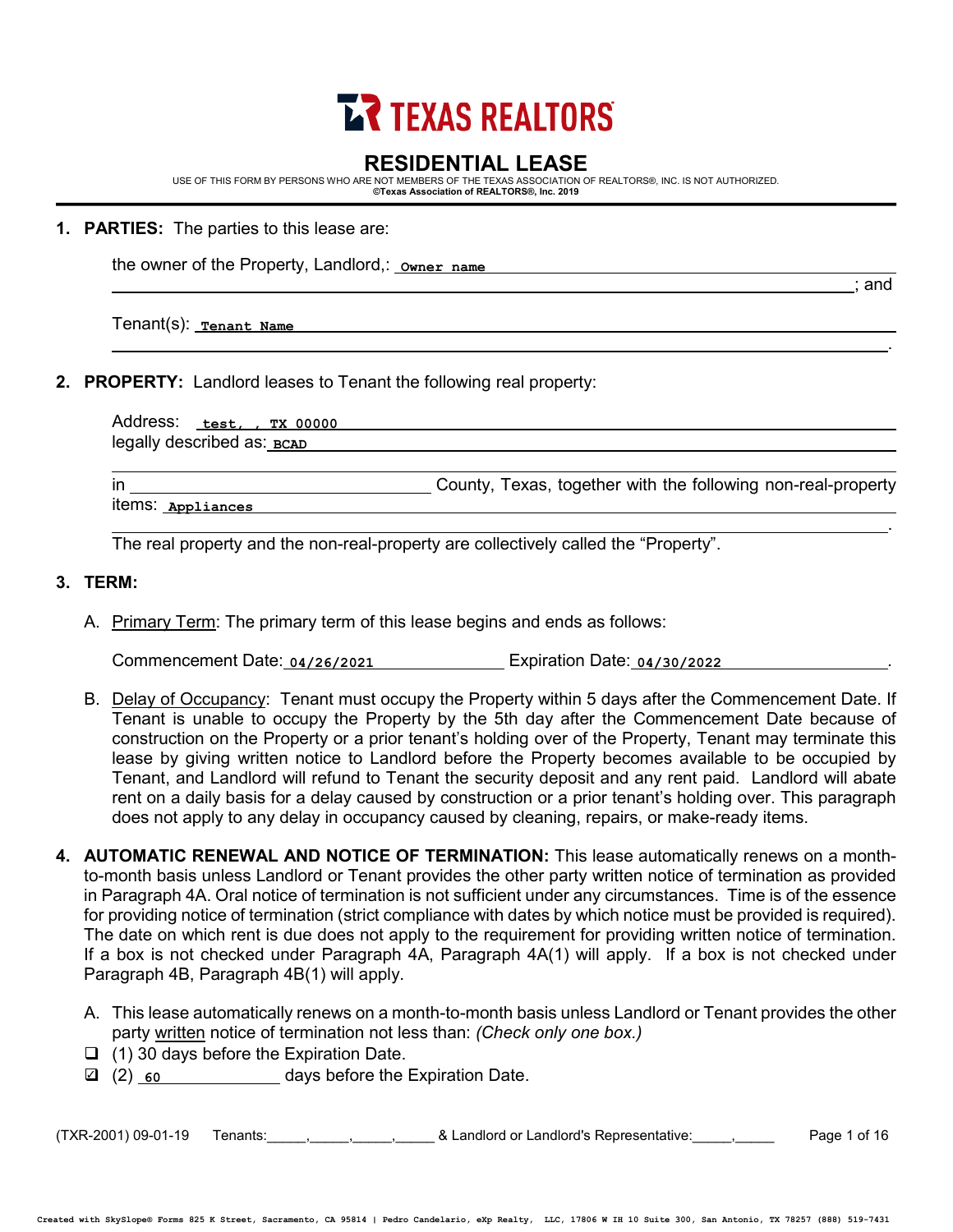If Landlord or Tenant fails to provide the other party timely written notice of termination as required by paragraph 4A, the lease automatically renews on a month-to-month basis. The Landlord or Tenant then must provide a subsequent written notice of termination as required by paragraph 4B.

- B. If this lease automatically renews on a month-to-month basis, it will continue to renew on a month-tomonth basis until either party provides written notice of termination to the other party and the notice of termination will be effective: *(Check only one box.)*
- $\Box$  (1) on the last day of the month following the month in which the notice is given. Landlord is not obligated to prorate rent even if Tenant surrenders the Property before the termination date.
- $\Box$  (2) on the date designated in the notice but not sooner than 30 days after the notice is given and, if necessary, rent will be prorated on a daily basis.

## **5. RENT:**

A. Monthly Rent: Tenant will pay Landlord monthly rent in the amount of \$**1,500.00** for each full month during this lease. The first full month's rent is due and payable not later than **05/01/2021** by *(select one or more)*:  $\square$  cashier's check  $\square$  electronic payment  $\square$  money order  $\square$  personal check or  $\Box$  other means acceptable to Landlord.

Thereafter, Tenant will pay the monthly rent so that Landlord receives the monthly rent on or before *(check only one box)*:

- $\Box$  (1) the first day of each month during this lease.
- $\Box$  (2)  $_{N/A}$  $\Box$  (2)  $N/A$

Weekends, holidays, and mail delays do not excuse Tenant's obligation to timely pay rent.

- B. Prorated Rent: On or before  $\frac{04}{23}{2021}$  Tenant will pay Landlord \$  $\frac{250.00}{250.00}$  as prorated rent from the Commencement Date through the last day of the month in which this lease begins. **04/23/2021 250.00**
- C. Place of Payment: Unless this lease provides otherwise, Tenant will remit all amounts due to Landlord under this lease to the following person or entity at the place stated and make all payments payable to the named person or entity. Landlord may later designate, in writing, another person or place to which Tenant must remit amounts due under this lease.

| Name:    | RE Solutions XV LLC                                                  |
|----------|----------------------------------------------------------------------|
| Address: | 10730 Potranco Rd Suite 122-484                                      |
|          | San Antonio TX 78240                                                 |
|          | Netice: Dloss the Dreparty address and Tenantic name an all neuments |

#### **Notice: Place the Property address and Tenant's name on all payments.**

## D. Method of Payment:

- (1) Tenant must pay all rent timely and without demand, deduction, or offset, except as permitted by law or this lease.
- (2) Time is of the essence for the payment of rent (strict compliance with rental due dates is required).
- (3) Unless the parties agree otherwise, Tenant may not pay rent in cash and will pay all rent by *(select one or more)*: □ cashier's check □ electronic payment □ money order □ personal check or  $\Box$  other means acceptable to Landlord. Landlord  $\Box$  may or  $\Box$  may not charge a reasonable fee to process or accept payment by *(select one or more only if Landlord indicates a reasonable fee may be charged)*: **a** cashier's check **a** electronic payment **a** money order **a** personal check or  $\Box$  other means acceptable to Landlord.
- (4) Landlord  $\Box$  requires  $\Box$  does not require Tenant(s) to pay monthly rents by one payment.
- (5) If Tenant fails to timely pay any amounts due under this lease or if any check of Tenant is not honored by the institution on which it was drawn, Landlord may require Tenant to pay such amount and any subsequent amounts under this lease in certified funds. This paragraph does not limit Landlord from seeking other remedies under this lease for Tenant's failure to make timely payments with good funds.

(TXR-2001) 09-01-19 Tenants:\_\_\_\_\_,\_\_\_\_\_,\_\_\_\_\_,\_\_\_\_\_ & Landlord or Landlord's Representative:\_\_\_\_\_,\_\_\_\_\_ Page 2 of 16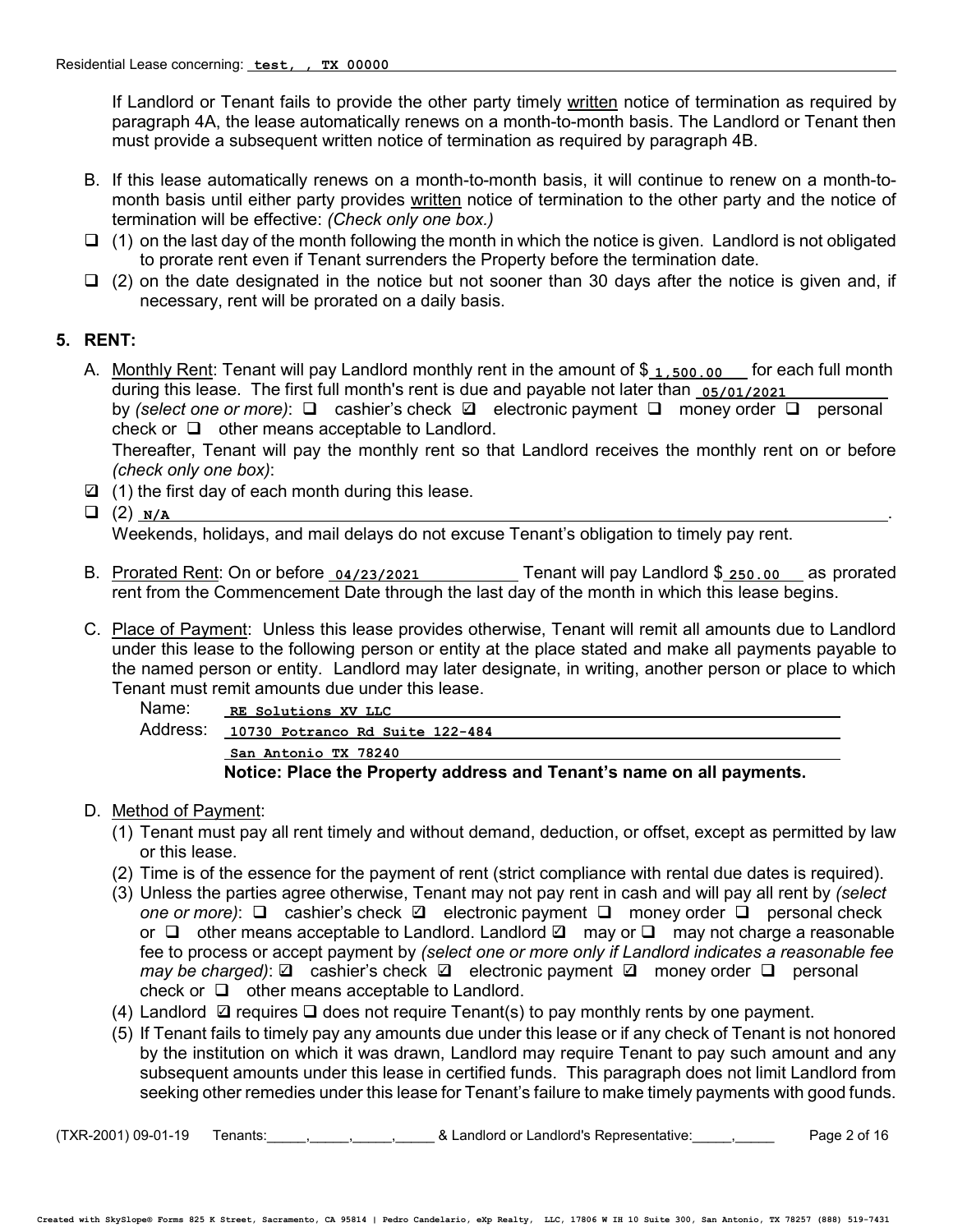E. Rent Increases: There will be no rent increases through the primary term. Landlord may increase the rent that will be paid during any month-to-month renewal period by providing at least 30 days written notice to Tenant.

#### **6. LATE CHARGES:**

- A. If Landlord does not actually receive a rent payment in the full amount at the designated place of payment by the <u>\_2nd\_</u> day of each month at 11:59pm, Tenant will pay Landlord for each late payment:
	- (1) an initial late charge equal to *(check one box only)*:  $\Box$  (a)  $\frac{\sqrt{A}}{N/A}$ ; or  $\Box$  (b) 10  $\Box$  % of one month's rent; **and**
	- (2) additional late charges of  $\frac{\mathcal{S}}{\mathcal{N}}$  per day thereafter until rent and late charges are paid in full. Additional late charges for any one payment may not exceed more than 30 days.

#### **Notice: §92.019, Property Code prohibits assessing a late fee until rent has remained unpaid for at least two full days after the date on which the rent is due.**

- B. For the purposes of paying rent and any late charges, the mailbox is not the agent for receipt for Landlord (the postmark date is not the date Landlord receives the payment). The parties agree that the late charge is reasonable based on uncertain damages to the Landlord related to the late payment of rent, including direct or indirect expenses, direct or indirect costs, or overhead associated with the collection of late payment. Landlord's acceptance of a late charge does not waive Landlord's right to exercise remedies under Paragraph 27.
- **7. RETURNED PAYMENT:** Tenant will pay Landlord \$<sub>\_50</sub> \_\_\_\_\_\_ for each payment Tenant tenders to Landlord which is returned or not honored by the institution on which it is drawn for any reason, plus any late charges until Landlord receives payment. Tenant must make any returned payment good by paying such amount(s) plus any associated charges in certified funds.
- **8. APPLICATION OF FUNDS:** Regardless of any notation on a payment, Landlord may apply funds received from Tenant first to any non-rent obligations of Tenant, including but not limited to, late charges, returned payment charges, repairs, brokerage fees, periodic utilities, pet charges, and then to rent.

## **9. PETS:**

- A. Unless the parties agree otherwise in writing, Tenant may not permit, even temporarily, any pet on the Property (including but not limited to any mammal, reptile, bird, fish, rodent, or insect). An assistance animal is not considered a pet.
- B. If Tenant violates this Paragraph 9 or any agreement to keep a pet on the Property, Landlord may take all or any of the following action:
	- (1) declare Tenant to be in default of this lease and exercise Landlord's remedies under Paragraph 27;
	- (2) charge Tenant, as additional rent, an initial amount of \$<sub>200</sub> and \$<sub>10.00</sub> per day thereafter per pet for each day Tenant violates the pet restrictions;
	- (3) remove or cause to be removed any unauthorized pet and deliver it to appropriate local authorities by providing at least 24-hour written notice to Tenant of Landlord's intention to remove the unauthorized pet; and
	- (4) charge to Tenant the Landlord's cost to:
		- (a) remove any unauthorized pet;
		- (b) exterminate the Property for fleas and other insects;
		- (c) clean and deodorize the Property's carpets and drapes; and
		- (d) repair any damage to the Property caused by the unauthorized pet.

 $(TXR-2001)$  09-01-19 Tenants:  $\frac{1}{2}$ ,  $\frac{1}{2}$ ,  $\frac{1}{2}$ ,  $\frac{1}{2}$  & Landlord or Landlord's Representative:  $\frac{1}{2}$ ,  $\frac{1}{2}$  Page 3 of 16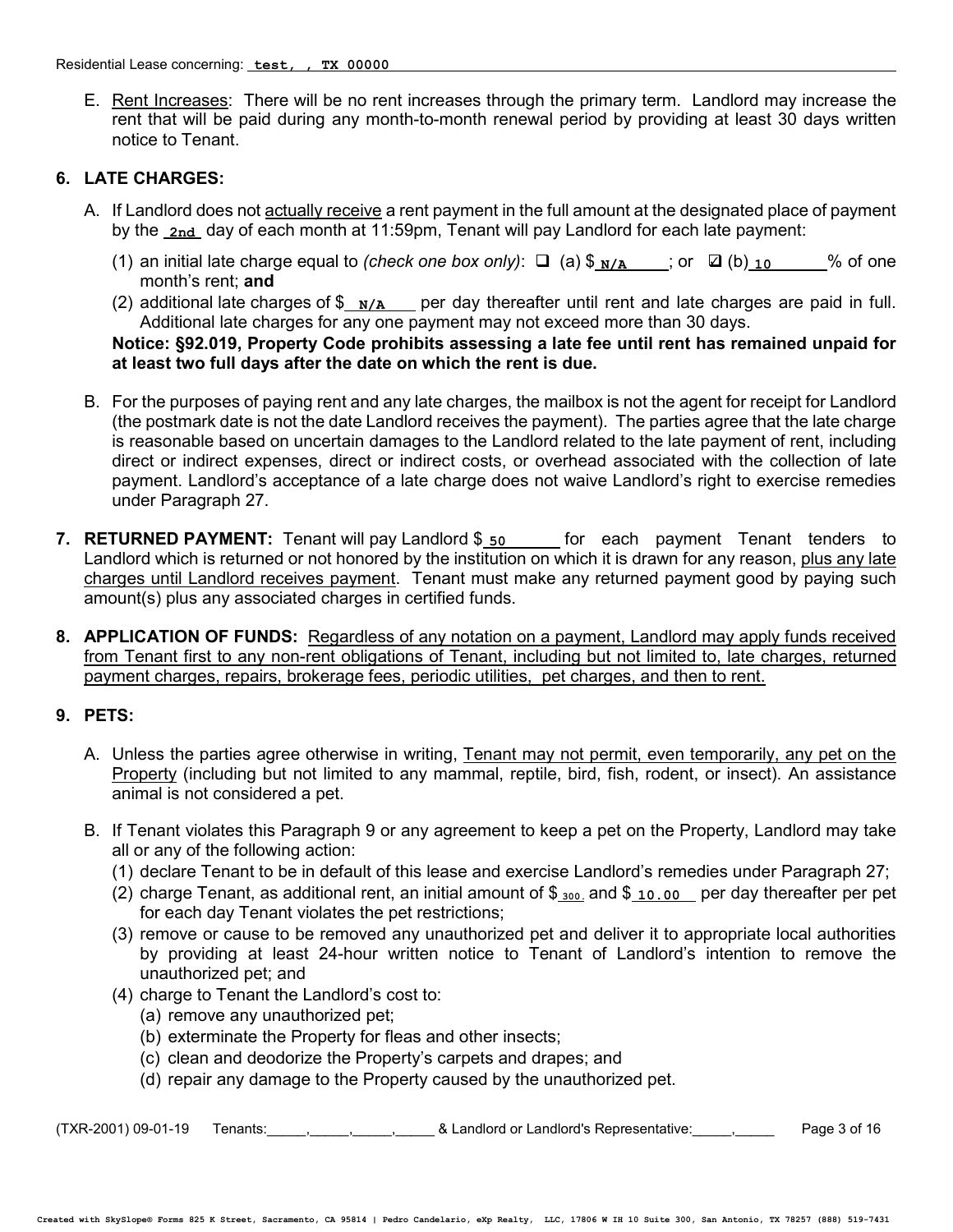C. When taking any action under Paragraph 9B Landlord will not be liable for any harm, injury, death, or sickness to any pet.

## **10. SECURITY DEPOSIT:**

- A. Security Deposit: On or before execution of this lease, Tenant will pay a security deposit to Landlord in the amount of \$<sub>1,500.00</sub> by *(select one or more)*:  **Q** cashier's check **Q** electronic payment  $\Box$  money order  $\Box$  personal check or  $\Box$  other means acceptable to Landlord. "Security deposit" has the meaning assigned to that term in §92.102, Property Code. Any additional deposits Tenant pays to Landlord, other than the security deposit, will become part of the security deposit.
- B. Interest: No interest or income will be paid to Tenant on the security deposit. Landlord may place the security deposit in an interest-bearing or income-producing account and any interest or income earned will be paid to Landlord or Landlord's representative.
- C. Refund: Tenant must give Landlord at least thirty (30) days written notice of surrender before Landlord is obligated to account for or refund the security deposit. Any refund of the security deposit will be made payable to all Tenants named in this lease.

## **Notices about Security Deposits:**

- **(1) §92.108, Property Code provides that a tenant may not withhold payment of any portion of the last month's rent on grounds that the security deposit is security for unpaid rent.**
- **(2) Bad faith violations of §92.108 may subject a tenant to liability up to 3 times the rent wrongfully withheld and the landlord's reasonable attorney's fees.**
- **(3) The Property Code does not obligate a landlord to return or account for the security deposit until the tenant surrenders the Property and gives the landlord a written statement of the tenant's forwarding address, after which the landlord has 30 days in which to account.**
- **(4) "Surrender" is defined in Paragraph 16 of this lease.**
- **(5) One may view the Texas Property Code at the Texas Legislature's website which, as of the date shown in the lower left-hand corner of this form, is** [http://www.statutes.legis.state.tx.us/.](http://www.statutes.legis.state.tx.us/)
- D. Deductions:
	- (1) Landlord may deduct reasonable charges from the security deposit for:
		- (a) damages to the Property, excluding normal wear and tear, and all reasonable costs associated to repair the Property;
		- (b) costs for which Tenant is responsible to clean, deodorize, exterminate, and maintain the Property;
		- (c) unpaid or accelerated rent;
		- (d) unpaid late charges;
		- (e) unpaid utilities and utility expenses Landlord incurs to maintain utilities to the Property as required by this Lease;
		- (f) unpaid pet charges;
		- (g) replacing unreturned keys, garage door openers, security devices, or other components;
		- (h) the removal of unauthorized locks or fixtures installed by Tenant;
		- (i) Landlord's cost to access the Property if made inaccessible by Tenant;
		- (j) missing or burned-out light bulbs and fluorescent tubes (at the same location and of the same type and quality that are in the Property on the Commencement Date);
		- (k) packing, removing, and storing abandoned property;
		- (l) removing abandoned or illegally parked vehicles;

(TXR-2001) 09-01-19 Tenants:\_\_\_\_\_,\_\_\_\_\_,\_\_\_\_\_,\_\_\_\_\_ & Landlord or Landlord's Representative:\_\_\_\_\_,\_\_\_\_\_ Page 4 of 16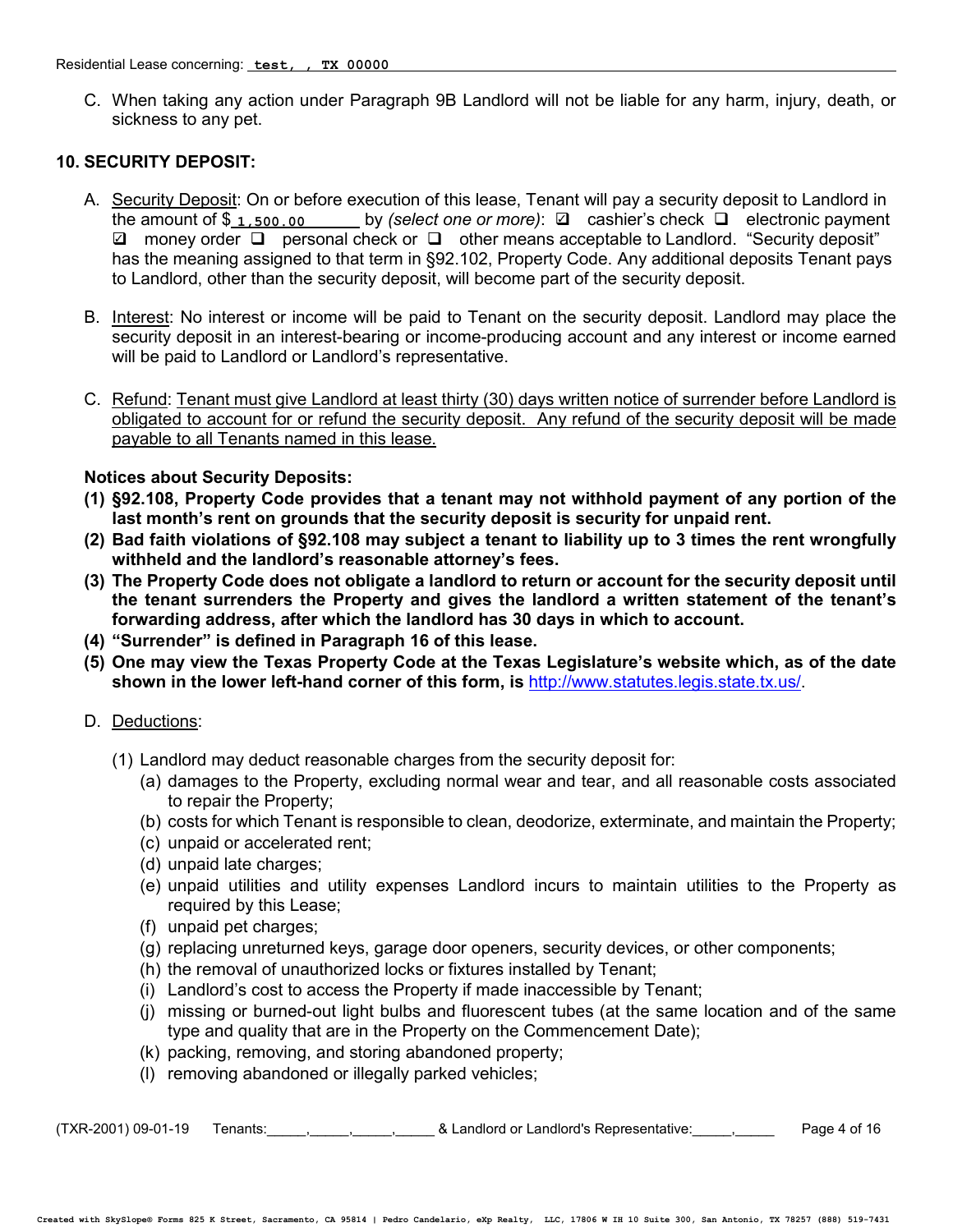- (m) costs of reletting (as defined in Paragraph 27), if Tenant is in default;
- (n) attorney's fees, costs of court, costs of service, and other reasonable costs incurred in any legal proceeding against Tenant;
- (o) mailing costs associated with sending notices to Tenant for any violations of this lease;
- (p) any other unpaid charges or fees or other items for which Tenant is responsible under this lease;
- (q) cost to restore walls, flooring, landscaping or any alteration to the Property not approved in writing by Landlord;
- (r) damages to the Property caused by smoking, including but not limited to stains, burns, odors, and removal of debris; and
- (s) costs to rekey certain security devices, as provided in Paragraph 19.
- (2) If deductions exceed the security deposit, Tenant will pay to Landlord the excess within 10 days after Landlord makes written demand.

#### **11. UTILITIES:**

A. Tenant will pay all connection fees, service fees, usage fees, and all other costs and fees for all utilities to the Property (for example, electricity, gas, water, wastewater, garbage, telephone, alarm monitoring systems, cable, and Internet connections) except the following which Landlord will pay:<sub>\_N/A</sub>

Unless otherwise agreed, amounts under this paragraph are payable directly to the service providers.

.

.

B. Unless provided by Landlord, Tenant must, at a minimum, keep the following utilities on, if available, at all times this lease is in effect: gas; electricity; water; wastewater; and garbage services.

**Notice: Before signing this lease, Tenant should determine if all necessary utilities are available to the Property and are adequate for Tenant's use**.

#### **12. USE AND OCCUPANCY:**

- A. Occupants: Tenant may use the Property as a private residence only. The only persons Tenant may permit to reside on the Property during the term of this lease are (*include names and ages of all occupants*): **None**
- B. Phone Numbers and E-mail: Tenant must promptly inform Landlord of any changes in Tenant's phone numbers (home, work, and mobile) and e-mail not later than 5 days after a change.
- C. HOA Rules: Tenant must comply with any owners' association rules or restrictive covenants affecting the Property. Tenant will reimburse Landlord for any fines or other charges assessed against Landlord for violations by Tenant of any owners' association rule or restrictive covenant, and any resulting administrative fees assessed by Landlord's agents or any other entity as provided by law.
- D. Prohibitions: Unless otherwise authorized by this lease, Tenant may not install or permit any of the following on the Property, even temporarily: a spa, hot tub, above-ground pool, trampoline, or any item which causes a suspension or cancellation of insurance coverage or an increase in insurance premiums. Tenant may not permit any part of the Property to be used for: (1) any activity which is a nuisance, offensive, noisy, or dangerous; (2) the repair of any vehicle; (3) any business of any type, including but not limited to child care; (4) any activity which violates any zoning ordinance, owners' association rule, or

(TXR-2001) 09-01-19 Tenants:\_\_\_\_\_,\_\_\_\_\_,\_\_\_\_\_,\_\_\_\_\_ & Landlord or Landlord's Representative:\_\_\_\_\_,\_\_\_\_\_ Page 5 of 16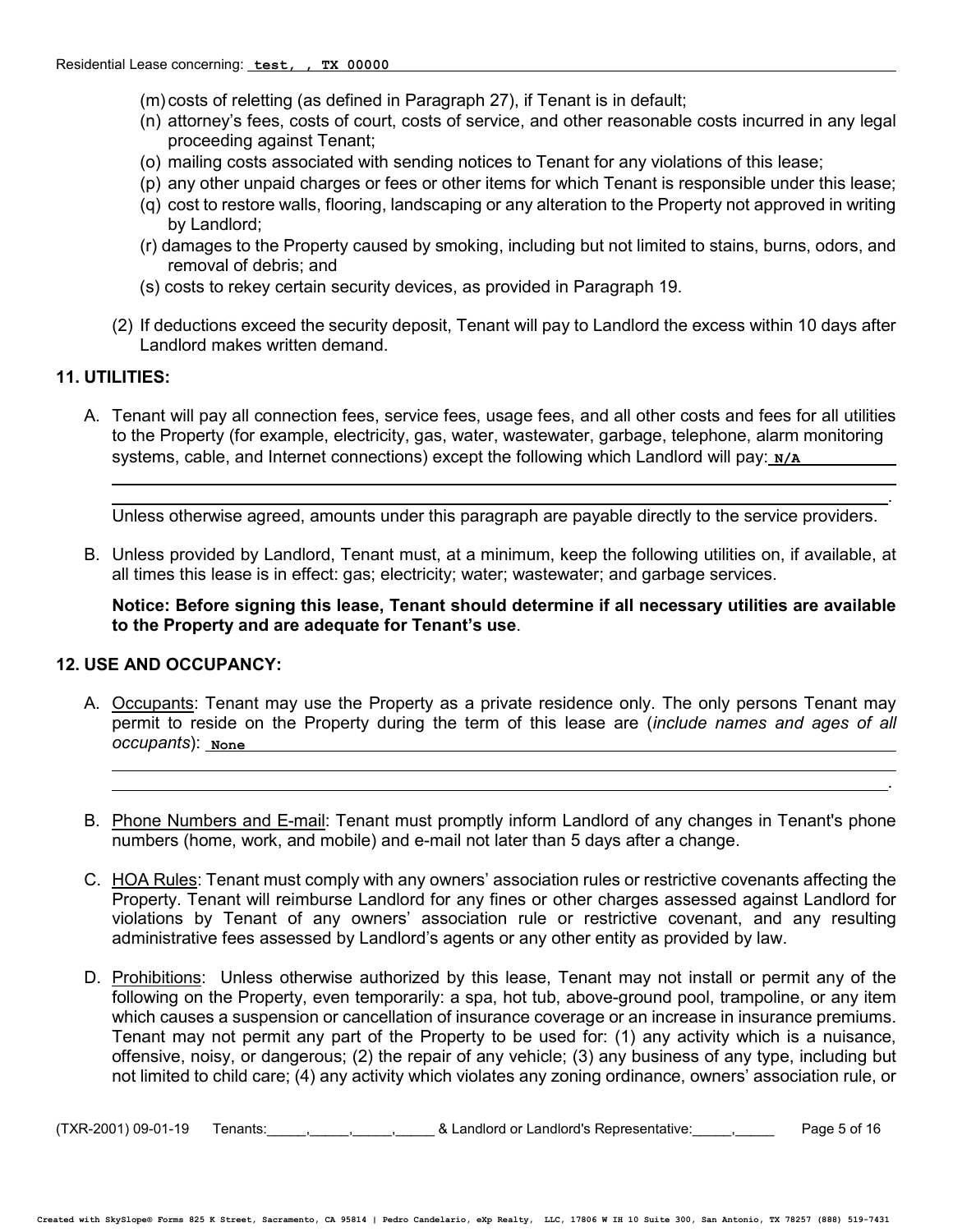restrictive covenant; (5) any illegal or unlawful activity; or (6) activity that obstructs, interferes with, or infringes on the rights of other persons near the Property.

- E. Guests: Tenant may not permit any guest to stay on the Property longer the amount of time permitted by any owners' association rule or restrictive covenant or <u>10 \_\_\_\_\_\_\_\_\_\_\_</u> days without Landlord's written permission, whichever is less.
- F. Common Areas: Landlord is not obligated to pay any non-mandatory or user fees for Tenant's use of any common areas or facilities (for example, pool or tennis courts).
- **13. PARKING RULES:** Tenant may not permit more than  $\frac{4}{1}$  vehicles, including but not limited to automobiles, trucks, recreational vehicles, trailers, motorcycles, all-terrain vehicles, jet skis, and boats, on the Property unless authorized by Landlord in writing. Tenant may not park or permit any person to park any vehicles in the yard. Tenant may permit vehicles to be parked only in drives, garages, designated common parking areas, or in the street if not prohibited by law or an owners' association. Tenant may not store or permit any person to store any vehicles on or adjacent to the Property or on the street in front of the Property. In accordance with applicable state and local laws, Landlord may have towed, at Tenant's expense: (a) any inoperative vehicle on or adjacent to the Property; (b) any vehicle parked in violation of this paragraph or any additional parking rules made part of this lease; or (c) any vehicle parked in violation of any law, local ordinance, or owners' association rule. Tenant must promptly inform Landlord of any changes in Tenant's vehicle information (type, year, make, model, and license plate number including state) not later than 5 days after a change.

## **14. ACCESS BY LANDLORD:**

- A. Advertising: Landlord may prominently display a "For Sale" or "For Lease" or similarly worded sign on the Property during the term of this lease or any renewal period. Landlord or Landlord's contractor may take interior or exterior photographs or images of the Property and use the photographs or images in any advertisements to lease or sell the Property.
- B. Access: Before accessing the Property, Landlord or anyone authorized by Landlord will attempt to first contact Tenant, but may enter the Property at reasonable times without notice to make repairs or to show the Property to prospective tenants or buyers, inspectors, fire marshals, lenders, appraisers, or insurance agents. Additionally, Landlord or anyone authorized by Landlord may peacefully enter the Property at reasonable times without first attempting to contact Tenant and without notice to: (1) survey or review the Property's condition and take photographs to document the condition; (2) make emergency repairs; (3) exercise a contractual or statutory lien; (4) leave written notices; or (5) seize nonexempt property if Tenant is in default.
- C. Trip Charges: If Landlord or Landlord's agents have made prior arrangements with Tenant to access the Property and are denied or are not able to access the Property because of Tenant's failure to make the Property accessible (including, but not limited to, any occupant, guest or invitee of Tenant, pet, or security device prohibiting access to any area of the Property), Landlord may charge Tenant a trip charge of \$ . **75.00**
- D. Keybox: **A keybox is a locked container placed on the Property holding a key to the Property. The keybox is opened by a special combination, key, or programmed access device so that persons with the access device may enter the Property, even in Tenant's absence. The keybox is a convenience but involves risk (such as unauthorized entry, theft, property damage, or personal injury). Neither the Association of REALTORS® nor MLS requires the use of a keybox.**

(TXR-2001) 09-01-19 Tenants:\_\_\_\_\_,\_\_\_\_\_,\_\_\_\_\_,\_\_\_\_\_ & Landlord or Landlord's Representative:\_\_\_\_\_,\_\_\_\_\_ Page 6 of 16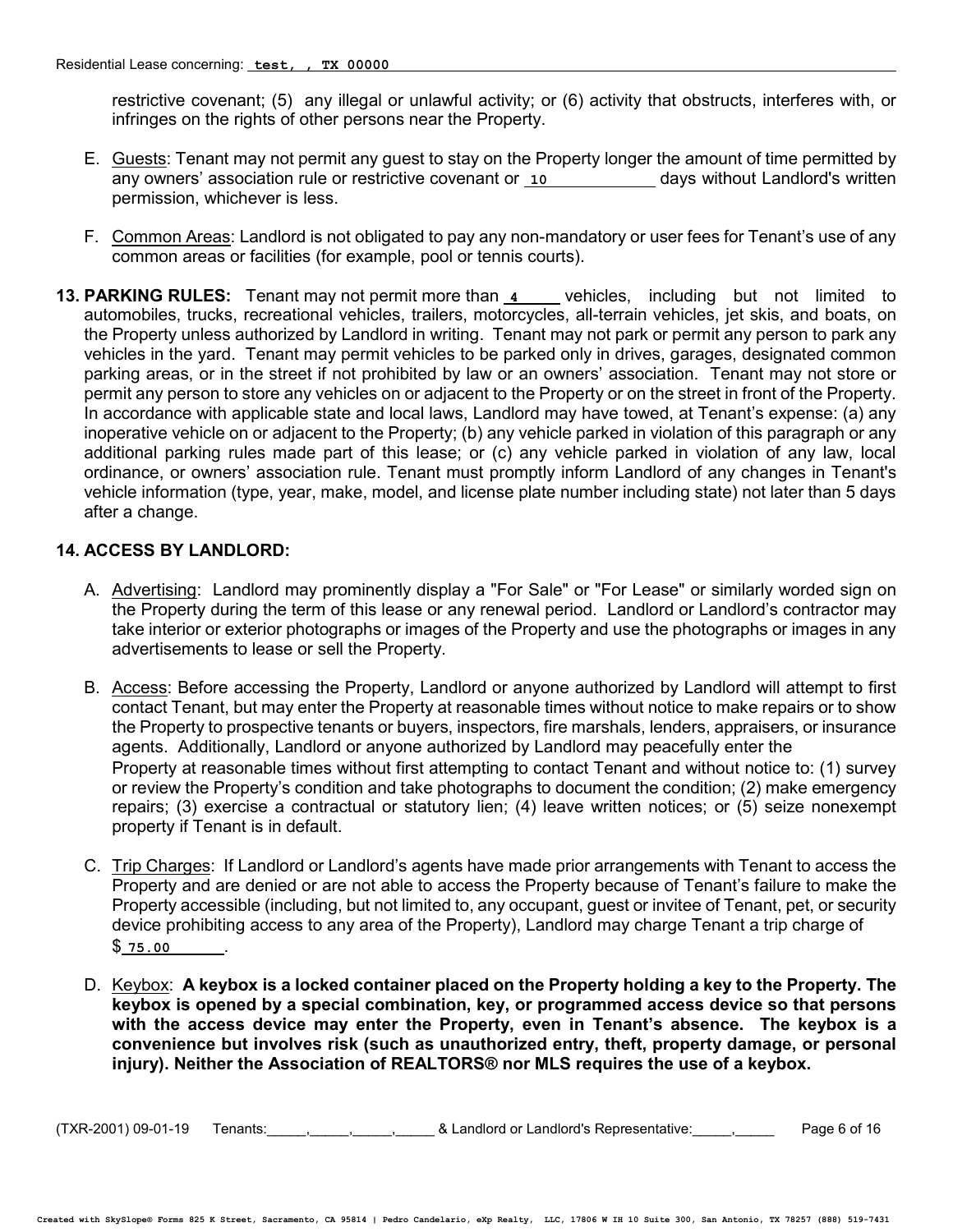- (1) Tenant authorizes Landlord, Landlord's property manager, and Landlord's broker to place on the Property a keybox containing a key to the Property: (a) during the last <sub>\_30</sub> \_\_\_\_ days of this lease or any renewal or extension; and
	- (b) at any time Landlord lists the Property for sale with a Texas licensed broker.
- (2) Tenant may withdraw Tenant's authorization to place a keybox on the Property by providing written notice to Landlord and paying Landlord a fee of \$ 1,500.00 Las consideration for the withdrawal. Landlord will remove the keybox within a reasonable time after receipt of the notice of withdrawal and payment of the required fee. Removal of the keybox does not alleviate Tenant's obligation to make the Property available for showings as indicated in Paragraph 14B.
- (3) If Landlord or Landlord's agents are denied or are not able to access the Property after first attempting to contact Tenant, Landlord may charge Tenant a trip charge as provided in Paragraph 14C.
- (4) Landlord, the property manager, and Landlord's broker are not responsible to Tenant, Tenant's guests, family, or occupants for any damages, injuries, or losses arising from use of the keybox unless caused by Landlord, the property manager, or Landlord's broker.

## **15. MOVE-IN CONDITION:**

A. Landlord makes no express or implied warranties as to the Property's condition. Tenant has inspected the Property and accepts it **AS-IS** provided that Landlord: **N/A**

.

B. Tenant will complete an Inventory and Condition Form, noting any damages to the Property, and deliver it to Landlord within  $\frac{1}{1}$  days after the Commencement Date. If Tenant fails to timely deliver the Inventory and Condition Form, the Property will be deemed to be free of damages, unless otherwise expressed in this lease. The Inventory and Condition Form is not a request for repairs. Tenant must direct all requests for repairs in compliance with Paragraph 18. **7**

#### **16. MOVE-OUT:**

A. Move-Out Condition: When this lease ends, Tenant will surrender the Property in the same condition as when received, normal wear and tear excepted. Tenant will leave the Property in a clean condition free of all trash, debris, and any personal property. Tenant may not abandon the Property.

#### B. Definitions:

- (1) "*Normal wear and tear*" means deterioration that occurs without negligence, carelessness, accident, or abuse.
- (2) "*Surrender*" occurs when all occupants have vacated the Property, in Landlord's reasonable judgment, and one of the following events occurs:
	- (a) the date Tenant specifies as the move-out or termination date in a written notice to Landlord has passed; or
	- (b) Tenant returns keys and access devices that Landlord provided to Tenant under this lease.
- (3) "*Abandonment*" occurs when all of the following occur:
	- (a) all occupants have vacated the Property, in Landlord's reasonable judgment;

(TXR-2001) 09-01-19 Tenants:\_\_\_\_\_,\_\_\_\_\_,\_\_\_\_\_,\_\_\_\_\_ & Landlord or Landlord's Representative:\_\_\_\_\_,\_\_\_\_\_ Page 7 of 16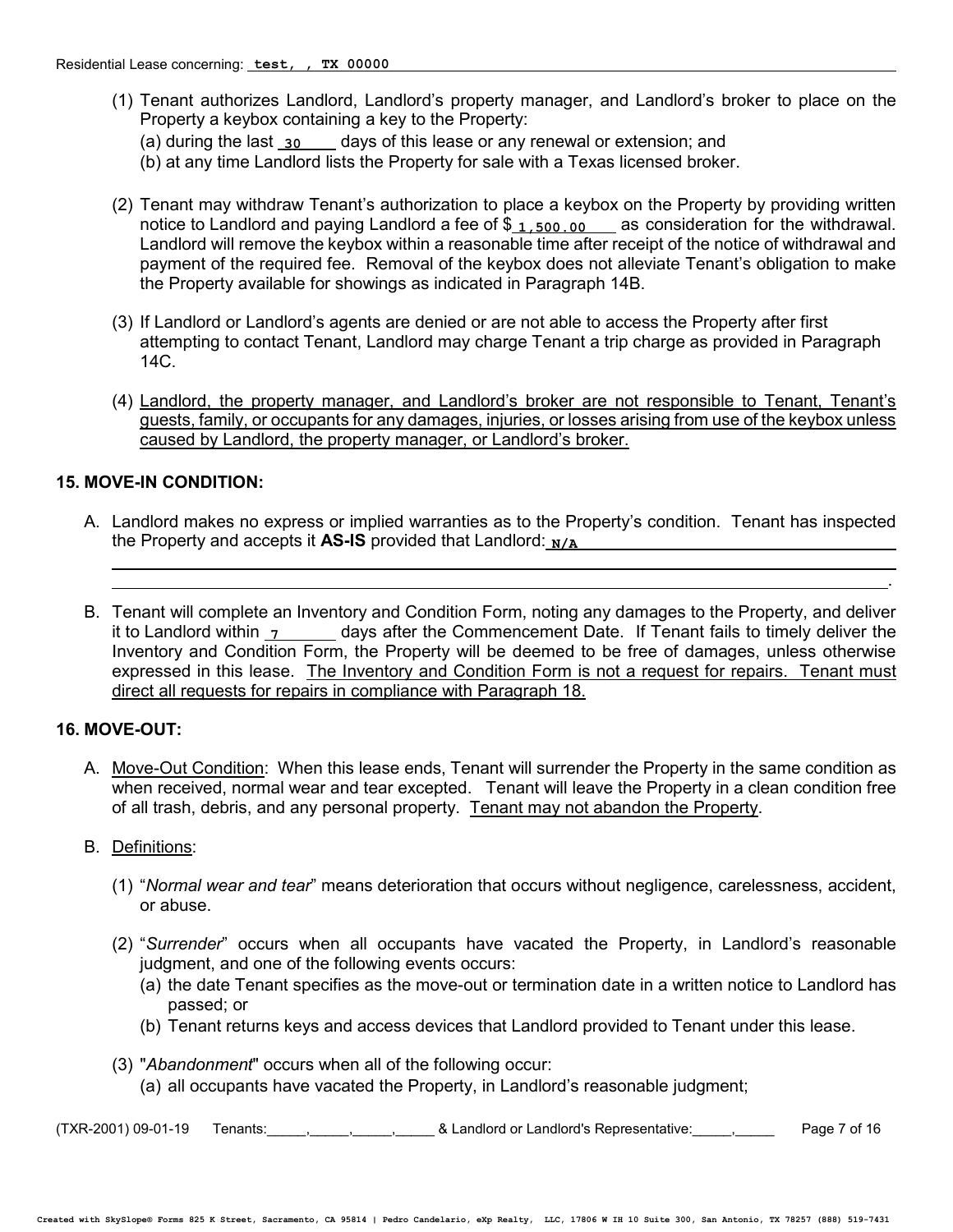- (b) Tenant is in breach of this lease by not timely paying rent; and
- (c) Landlord has delivered written notice to Tenant, by affixing it to the inside of the main entry door or if the Landlord is prevented from entering the Property by affixing it to the outside of the main entry door, stating that Landlord considers the Property abandoned, and Tenant fails to respond to the affixed notice by the time required in the notice, which will not be less than 2 days from the date the notice is affixed to the main entry door.

#### C. Personal Property Left After Move-Out:

- (1) If Tenant leaves any personal property in the Property after surrendering or abandoning the Property Landlord may:
	- (a) dispose of such personal property in the trash or a landfill;
	- (b) give such personal property to a charitable organization; or
	- (c) store and sell such personal property by following procedures in §54.045(b)-(e), Property Code.
- (2) Tenant must reimburse Landlord all Landlord's reasonable costs under Paragraph 16C(1) for packing, removing, storing, and selling the personal property left in the Property after surrender or abandonment.

# **17. PROPERTY MAINTENANCE:**

- A. Tenant's General Responsibilities: Tenant, at Tenant's expense, must:
	- (1) keep the Property clean and sanitary;
	- (2) promptly dispose of all garbage in appropriate receptacles;
	- (3) supply and change heating and air conditioning filters at least once a month;
	- (4) supply and replace all light bulbs, fluorescent tubes, and batteries for smoke alarms, carbon monoxide detectors, garage door openers, ceiling fan remotes, and other devices (of the same type and quality that are in the Property on the Commencement Date);
	- (5) maintain appropriate levels of necessary chemicals or matter in any water softener;
	- (6) take action to promptly eliminate any dangerous condition on the Property;
	- (7) take all necessary precautions to prevent broken water pipes due to freezing or other causes;
	- (8) replace any lost or misplaced keys;
	- (9) pay any periodic, preventive, or additional extermination costs desired by Tenant, including treatment for bed bugs, unless otherwise required by law;
	- (10) remove any standing water;
	- (11) know the location and operation of the main water cut-off valve and all electric breakers and how to switch the valve or breakers off at appropriate times to mitigate any potential damage;
	- (12) water the foundation of the Property at reasonable and appropriate times; and
	- (13) promptly notify Landlord, in writing, of all needed repairs.

## B. Yard Maintenance:

- (1) *"Yard"* means all lawns, shrubbery, bushes, flowers, gardens, trees, rock or other landscaping, and other foliage on or encroaching on the Property or on any easement appurtenant to the Property, and does not include common areas maintained by an owners' association.
- (2) *"Maintain the yard"* means to perform activities such as, but not limited to: (a) mowing, fertilizing, and trimming the yard; (b) controlling pests and weeds in the yard; and (c) removing debris from the yard.

 $(TXR-2001)$  09-01-19 Tenants:  $\frac{1}{2}$ ,  $\frac{1}{2}$ ,  $\frac{1}{2}$ ,  $\frac{1}{2}$  & Landlord or Landlord's Representative:  $\frac{1}{2}$ ,  $\frac{1}{2}$  Page 8 of 16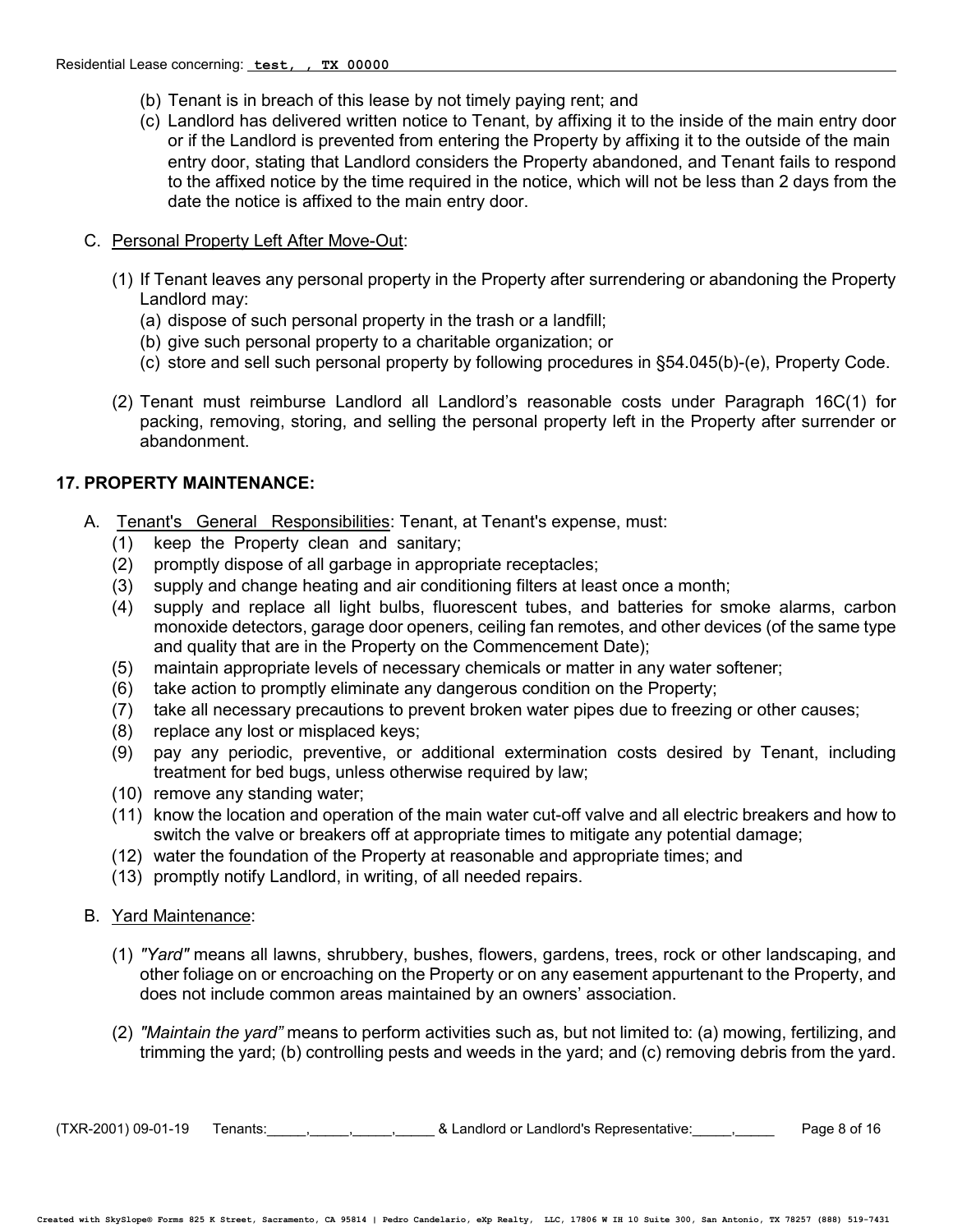- (3) Unless prohibited by ordinance or other law, Tenant will water the yard at reasonable and appropriate times including but not limited to the following times: **As needed to maintain a healthy and** <u>by hand as needed.\_\_\_</u>. Other than watering, the yard will be maintained as follows: **vibrant lawn. If water restrictions prohibit watering with a sprinkler, you must water**
- $\Box$  (a) Landlord, at Landlord's expense, will maintain the yard. Tenant will permit Landlord and Landlord's contractors reasonable access to the yard and will remove any pet from the yard at appropriate times.
- (b) Tenant, at Tenant's expense, will maintain the yard. 3
- $\Box$  (c) Tenant will maintain in effect a scheduled yard maintenance contract with:  $\Box$  a contractor who regularly provides such service;  $\Box$
- C. Pool/Spa Maintenance: Any pool or spa on the Property will be maintained according to a Pool/Spa Maintenance Addendum.
- D. Prohibitions: If Tenant installs any fixtures on the Property, authorized or unauthorized, such as additional smoke alarms, additional carbon monoxide detectors, locks, alarm systems, cables, satellite dishes, or other fixtures, such fixtures will become the property of the Landlord. Except as otherwise permitted by law, this lease, or in writing by Landlord, Tenant may not:
	- (1) remove any part of the Property or any of Landlord's personal property from the Property;
	- (2) remove, change, add, or rekey any lock;
	- (3) make holes in the woodwork, floors, or walls, except that a reasonable number of small nails may be used to hang pictures in sheetrock and grooves in paneling;
	- (4) permit any water furniture on the Property;
	- (5) install additional phone or video cables, outlets, antennas, satellite receivers, or alarm systems;
	- (6) alter, replace or remove flooring material, paint, or wallpaper;
	- (7) install, change, or remove any: fixture, appliance, or non-real-property item listed in Paragraph 2;
	- (8) keep or permit any hazardous material on the Property such as flammable or explosive materials;
	- (9) keep or permit any material or item which causes any liability or fire and extended insurance coverage to be suspended or canceled or any premiums to be increased;
	- (10) dispose of any environmentally detrimental substance (for example, motor oil or radiator fluid) on the Property;
	- (11) cause or allow any lien to be filed against any portion of the Property; or
	- (12) disconnect or intentionally damage any carbon monoxide detector, or otherwise violate any local ordinance requiring a carbon monoxide detector in the Property.
- E. Failure to Maintain: If Tenant fails to comply with this Paragraph 17 or any Pool/Spa Maintenance Addendum, Landlord may, in addition to exercising Landlord's remedies under Paragraph 27, perform whatever action Tenant is obligated to perform and Tenant must immediately reimburse Landlord the reasonable expenses that Landlord incurs plus any administrative fees assessed by Landlord's agents or any other entity as provided by law.
- F. Smoking: Smoking by Tenant, Tenant's guests, family, or occupants is Q permitted 2 not permitted on the Property (including, but not limited to, the garage or outdoor areas of the Property). If smoking is not permitted and does occur on the Property, Tenant will be in default and:
	- (1) Landlord may exercise Landlord's remedies under Paragraph 27; and
	- (2) Landlord may deduct from the security deposit damages to the Property caused by smoking, including but not limited to stains, burns, odors, and removal of debris.

(TXR-2001) 09-01-19 Tenants:\_\_\_\_\_,\_\_\_\_\_,\_\_\_\_\_,\_\_\_\_\_ & Landlord or Landlord's Representative:\_\_\_\_\_,\_\_\_\_\_ Page 9 of 16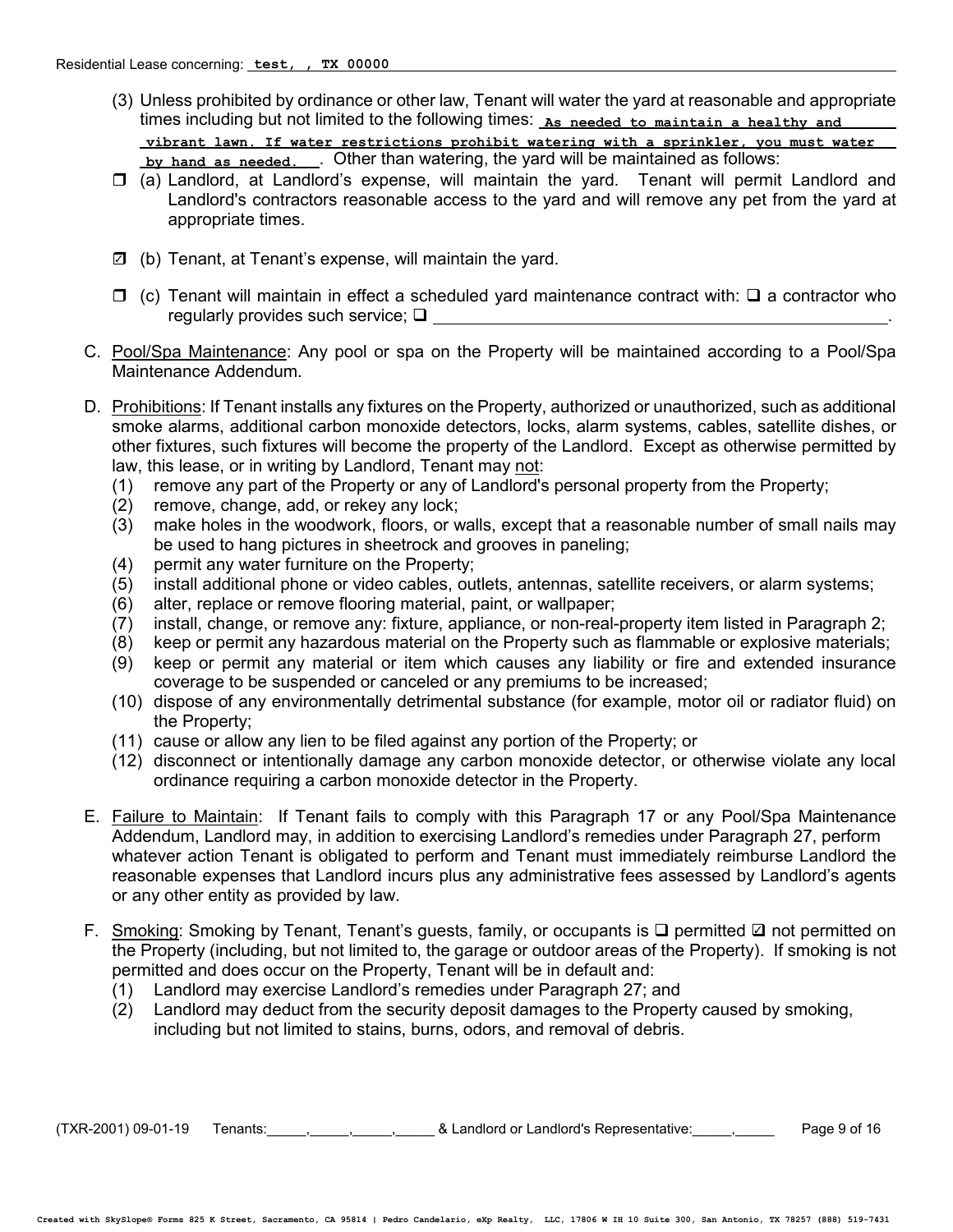**18. REPAIRS:** (Notice: Subchapter B, Chapter 92, Property Code governs repair obligations).

- **A. Repair Requests: All requests for repairs must be in writing and delivered to Landlord. If Tenant is delinquent in rent at the time a repair notice is given, Landlord is not obligated to make the repair. In the event of an emergency related to the condition of the Property that materially affects the physical health or safety of an ordinary tenant, Tenant may call Landlord or, if applicable, the**  property manager, at<sub>\_210–756–8588</sub>\_\_\_\_\_\_\_\_\_\_\_. Ordinarily, a repair to the heating and air **conditioning system is not an emergency.**
- **B. NOTICE: If Landlord fails to repair a condition that materially affects the physical health or safety of an ordinary tenant as required by this lease or the Property Code, Tenant may be entitled to exercise remedies under §92.056 and §92.0561 of the Property Code. If Tenant follows the procedures under those sections, the following remedies may be available to Tenant: (1) terminate the lease and obtain an appropriate refund under §92.056(f); (2) have the condition repaired or remedied according to §92.0561; (3) deduct from the rent the cost of the repair or remedy according to §92.0561; and (4) obtain judicial remedies according to §92.0563. Do not exercise these remedies without consulting an attorney or carefully reviewing the procedures under the applicable sections. The Property Code presumes that 7 days is a reasonable period of time for the Landlord to make a diligent effort to repair a condition unless there are circumstances which establish that a different period of time is appropriate (such as the severity and nature of the condition and the availability of materials, labor, and utilities). Failure to strictly follow the procedures in the applicable sections may cause Tenant to be in default of the lease.**
- **C. Completion of Repairs:** 
	- **(1) Tenant may not repair or cause to be repaired any condition, regardless of the cause, without Landlord's permission. All decisions regarding repairs, including the completion of any repair, whether to repair or replace the item, and the selection of contractors, will be at Landlord's sole discretion.**
	- **(2) Landlord is not obligated to complete a repair on a day other than a business day unless required to do so by the Property Code.**
- **D. Payment of Repair Costs:** 
	- **(1) Except as otherwise specified in this lease, Landlord will pay to repair or remedy conditions in the Property in need of repair if Tenant complies with the procedures for requesting repairs as described in this Paragraph 18. This includes, but is not limited to, repairs to the following items not caused by Tenant or Tenant's negligence:** 
		- **(a) heating and air conditioning systems;**
		- **(b) water heaters; or**
		- **(c) water penetration from structural defects.**
	- **(2) Landlord will NOT pay to repair the following items unless caused by Landlord's negligence:**
		- **(a) conditions caused by Tenant, an Occupant, or any guest or invitee of Tenant;**
		- **(b) damage to doors, windows, and screens;**
		- **(c) damage from windows or doors left open;**
		- **(d) damage from wastewater stoppages caused by foreign or improper objects in lines that exclusively serve the Property;**
		- **(e) items that are cosmetic in nature with no impact on the functionality or use of the item; and**

 $(TXR-2001)$  09-01-19 Tenants:  $\frac{1}{2}$ ,  $\frac{1}{2}$ ,  $\frac{1}{2}$  & Landlord or Landlord's Representative:  $\frac{1}{2}$  Page 10 of 16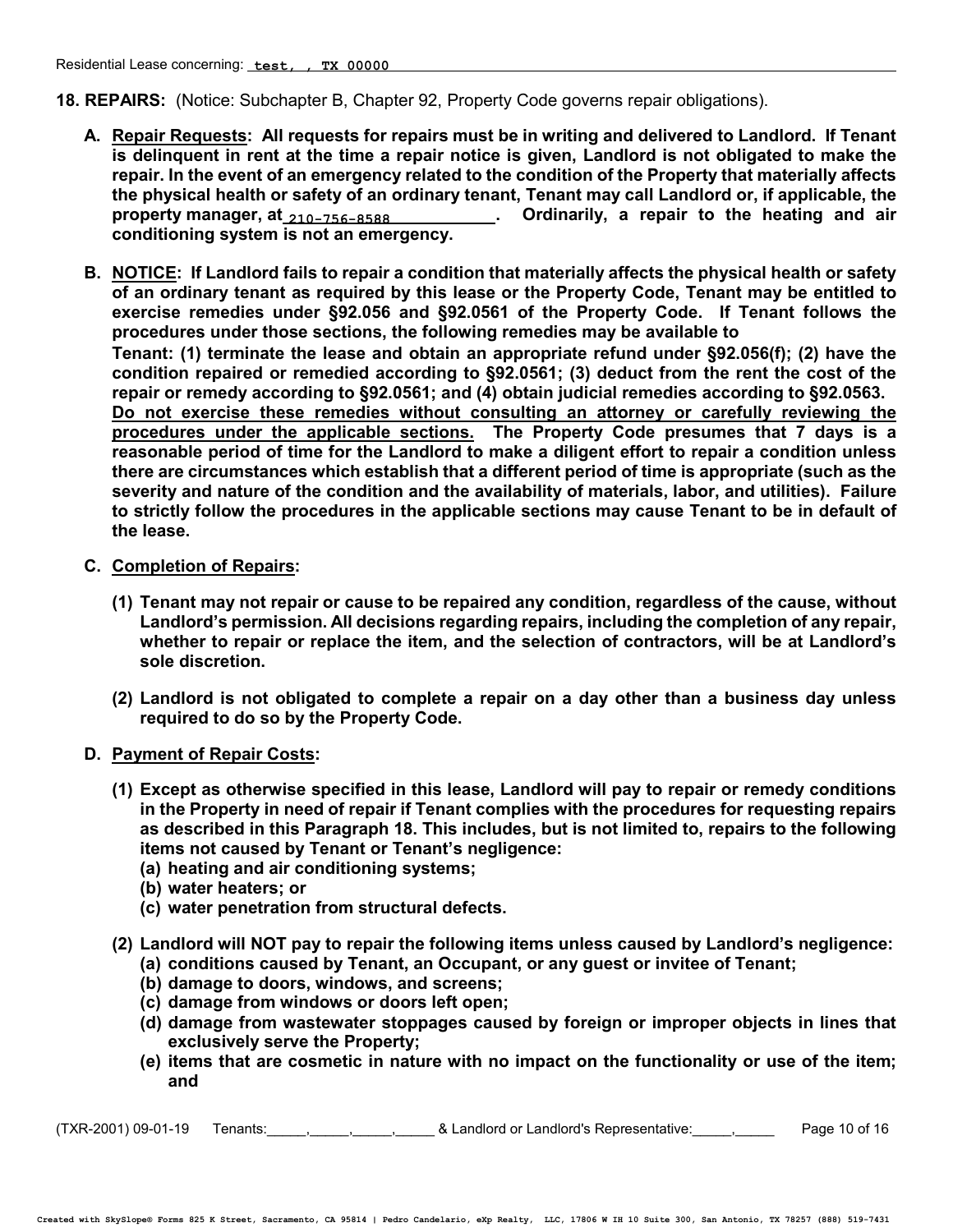- **(f) the following specific items or appliances: N/A**
- **E. Trip Charges: If a repair person is unable to access the Property after making arrangements with Tenant to complete the repair, Tenant will pay any trip charge the repair person may charge, which amount may be different from the amount stated in Paragraph 14C.**

 **.**

**F. Advance Payments and Reimbursements: Landlord may require advance payment of repairs or payments under this Paragraph 18 for which Tenant is responsible. Tenant must promptly reimburse Landlord the amounts under this Paragraph 18 for which Tenant is responsible.**

#### **19. SECURITY DEVICES AND EXTERIOR DOOR LOCKS:**

- A. Subchapter D, Chapter 92, Property Code requires the Property to be equipped with certain types of locks and security devices, including (with some exceptions): (1) window latches on each window; (2) a keyed doorknob lock or keyed deadbolt lock on each exterior door; (3) a sliding door pin lock on each exterior sliding glass door of the dwelling; (4) a sliding door handle latch or a sliding door security bar on each exterior sliding glass door of the dwelling; and (5) a keyless bolting device and a door viewer on each exterior door of the dwelling. Landlord has rekeyed the security devices since the last occupant vacated the Property or will rekey the security devices within 7 days after Tenant moves in. "Security device" has the meaning assigned to that term in §92.151, Property Code.
- B. All notices or requests by Tenant for rekeying, changing, installing, repairing, or replacing security devices must be in writing. Installation of additional security devices or additional rekeying or replacement of security devices desired by Tenant may be paid by Tenant in advance in accordance with §92.162(c), Property Code, and may be installed only by contractors authorized by Landlord.
- C. If Tenant vacates the Property in breach of this lease, Landlord may deduct from the security deposit reasonable costs incurred by Landlord to rekey security devices as authorized by §92.156(e), Property Code.
- **20. SMOKE ALARMS:** Subchapter F, Chapter 92, Property Code requires the Property to be equipped with smoke alarms in certain locations. Requests for additional installation, inspection, or repair of smoke alarms must be in writing.Disconnecting or intentionally damaging a smoke alarm or removing a battery without immediately replacing it with a working battery may subject Tenant to civil penalties and liability for damages and attorney fees under §92.2611, Property Code.
- **21. LIABILITY**: Unless caused by Landlord, Landlord is not responsible to Tenant, Tenant's guests, family, or occupants for any damages, injuries, or losses to person or property caused by fire, flood, water leaks, ice, snow, hail, winds, explosion, smoke, interruption of utilities, theft, burglary, robbery, assault, vandalism, other persons, condition of the Property, environmental contaminants (for example, carbon monoxide, asbestos, radon, lead-based paint, mold, fungus, etc.), or other occurrences or casualty losses. Unless prohibited by law, Tenant will promptly reimburse Landlord for any damages, injuries, or losses to person or property caused by Tenant, Tenant's guests, any occupants, or any pets or assistance animals, including cost of repairs or service to the Property.
- **22. HOLDOVER**: If Tenant fails to vacate the Property at the time this lease ends Tenant will pay Landlord rent for the holdover period and indemnify Landlord and prospective tenants for damages, including but not limited to lost rent, lodging expenses, costs of eviction, and attorneys' fees. Rent for any holdover period will be three (3) times the monthly rent, calculated on a daily basis, and will be immediately due and payable daily without notice or demand.

(TXR-2001) 09-01-19 Tenants:\_\_\_\_\_,\_\_\_\_\_,\_\_\_\_\_,\_\_\_\_\_ & Landlord or Landlord's Representative:\_\_\_\_\_,\_\_\_\_\_ Page 11 of 16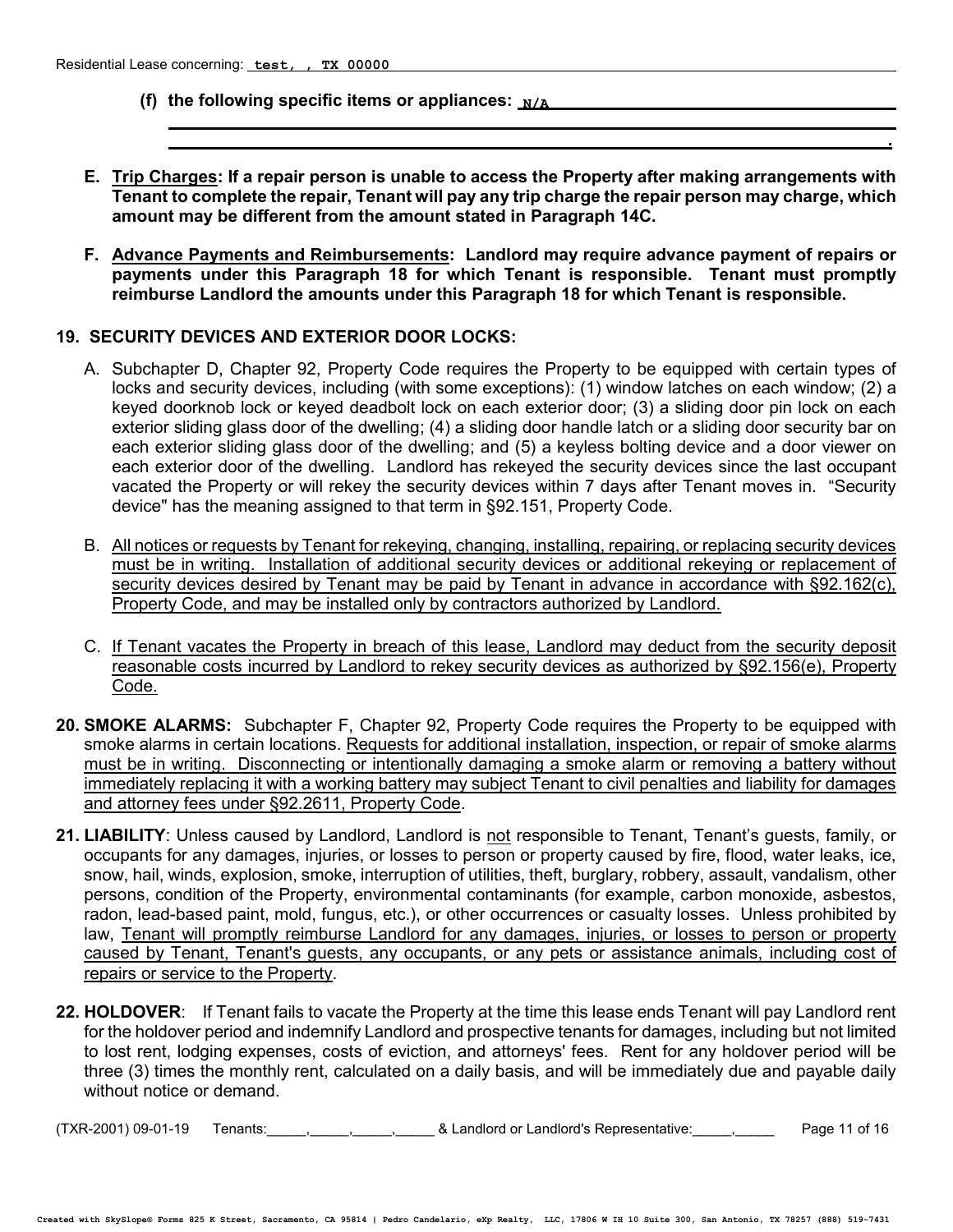- **23. RESIDENTIAL LANDLORD'S LIEN**: Landlord will have a lien for unpaid rent against all of Tenant's nonexempt personal property that is in the Property and may seize such nonexempt property if Tenant fails to pay rent. Subchapter C, Chapter 54, Property Code governs the rights and obligations of the parties regarding Landlord's lien. Landlord may collect a charge for packing, removing, or storing property seized in addition to any other amounts Landlord is entitled to receive. Landlord may sell or dispose of any seized property in accordance with the provisions of §54.045, Property Code.
- **24. SUBORDINATION**: This lease and Tenant's leasehold interest are and will be subject, subordinate, and inferior to: (i) any lien or encumbrance now or later placed on the Property by Landlord; (ii) all advances made under any such lien or encumbrance; (iii) the interest payable on any such lien or encumbrance; (iv) any and all renewals and extensions of any such lien or encumbrance; (v) any restrictive covenant; and (vi) the rights of any owners' association affecting the Property.
- **25. CASUALTY LOSS OR CONDEMNATION**: Section 92.054, Property Code governs the rights and obligations of the parties regarding a casualty loss to the Property. Any proceeds, payment for damages, settlements, awards, or other sums paid because of a casualty loss to the Property will be Landlord's sole property. For the purpose of this lease, any condemnation of all or a part of the Property is a casualty loss.
- **26. SPECIAL PROVISIONS:** *(Do not insert a lease-option or lease-purchase clause without the assistance of legal counsel. Special obligations and liabilities under statute apply to such transactions.)*

**Continued on Lease Addendum**

# **27. DEFAULT**:

- A. If Landlord fails to comply with this lease, Tenant may seek any relief provided by law.
- B. If Tenant fails to timely pay all amounts due under this lease or otherwise fails to comply with this lease, Tenant will be in default and:
	- (1) Landlord may terminate Tenant's right to occupy the Property by providing Tenant with at least one day written notice to vacate;
	- (2) all unpaid rents which are payable during the remainder of this lease or any renewal period will be accelerated without notice or demand;
	- (3) Landlord may exercise Landlord's lien under Paragraph 23 and any other rights under this lease or the Property Code; and
	- (4) Tenant will be liable for:
		- (a) any lost rent;
		- (b) Landlord's cost of reletting the Property including but not limited to leasing fees, advertising fees, utility charges, and other fees reasonably necessary to relet the Property;
		- (c) repairs to the Property for use beyond normal wear and tear;
		- (d) all Landlord's costs associated with eviction of Tenant, including but not limited to attorney's fees, court costs, costs of service, witness fees, and prejudgment interest;
		- (e) all Landlord's costs associated with collection of amounts due under this lease, including but not limited to collection fees, late charges, and returned check charges; and
		- (f) any other recovery to which Landlord may be entitled by law.
- C. Notice to vacate under Paragraph 27B(1) may be by any means permitted by §24.005, Property Code.

 $(TXR-2001)$  09-01-19 Tenants:  $\frac{1}{2}$ ,  $\frac{1}{2}$ ,  $\frac{1}{2}$  & Landlord or Landlord's Representative:  $\frac{1}{2}$  Page 12 of 16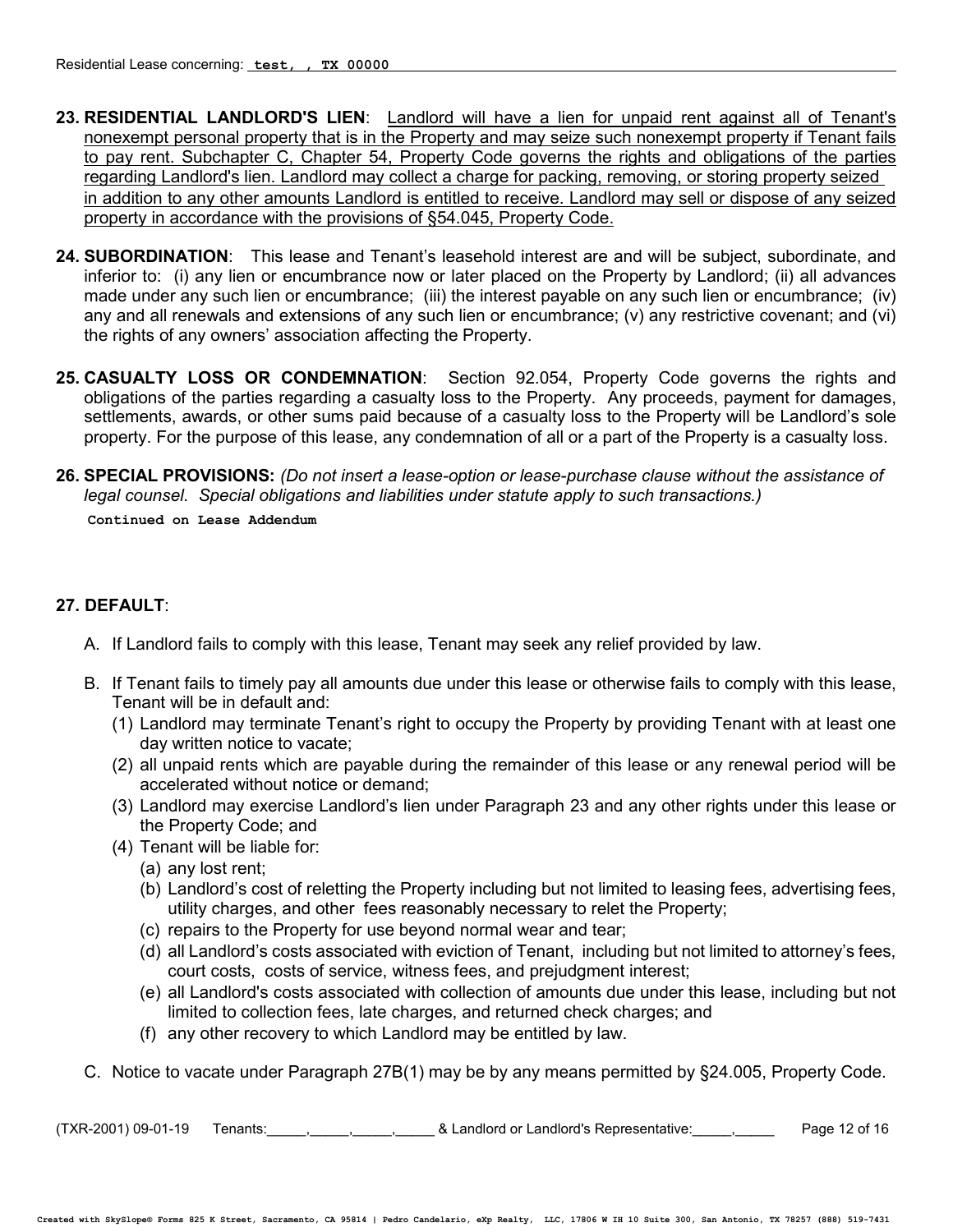- D. If Tenant vacates the Property in breach of this lease, Landlord may also deduct from the security deposit the reasonable costs to rekey certain security devices, as provided in Paragraph 19.
- E. Landlord will attempt to mitigate any damage or loss caused by Tenant's breach by attempting to relet the Property to acceptable tenants and reducing Tenant's liability accordingly.

**28. EARLY TERMINATION:** This lease begins on the Commencement Date and ends on the Expiration date unless: (i) renewed under Paragraph 4; (ii) extended by written agreement of the parties; or (iii) terminated earlier under Paragraph 27, by agreement of the parties, applicable law, or this Paragraph 28. Unless otherwise provided by law, Tenant is not entitled to early termination due to voluntary or involuntary job or school transfer, changes in marital status, loss of employment, loss of co-tenants, changes in health, purchase of property, or death.

- A. Special Statutory Rights Tenants may have special statutory rights to terminate the lease early in certain situations involving family violence, military deployment or transfer, or certain sex offenses or stalking.
	- (1) Military: If Tenant is or becomes a servicemember or a dependent of a servicemember, Tenant may terminate this lease by delivering to Landlord a written notice of termination and a copy of an appropriate government document providing evidence of: (a) entrance into military service; (b) military orders for a permanent change of station (PCS); or (c) military orders to deploy with a military unit for not less than 90 days. Termination is effective on the 30th day after the first date on which the next rental payment is due after the date on which the notice is delivered. §92.017, Property Code governs the rights and obligations of the parties under this paragraph.
	- (2) Family Violence: Tenant may terminate this lease if Tenant provides Landlord with a copy of documentation described under §92.016, Property Code protecting Tenant or an occupant from family violence committed by a cotenant or occupant of the Property. §92.016, Property Code governs the rights and obligations of the parties under this paragraph. If the family violence is committed by someone other than a cotenant or co-occupant of the Property, Tenant must give written notice of termination 30 days prior to the effective date of the notice.
	- (3) Sex Offenses or Stalking: Tenant may have special statutory rights to terminate this lease in certain situations involving certain sexual offenses or stalking, if the Tenant provides Landlord with the documentation required by §92.0161, Property Code. For more information about the types of situations covered by this provision, Tenant is advised to review §92.0161, Property Code.
- B. Assignment, Subletting and Replacement Tenants:
	- (1) Tenant may not assign this lease or sublet the Property without Landlord's written consent.
	- (2) If Tenant requests an early termination of this lease under this Paragraph 28B, Tenant may attempt to find a replacement tenant and may request Landlord to do the same. Landlord may, but is not obligated to, attempt to find a replacement tenant under this paragraph.
	- (3) Any assignee, subtenant, or replacement tenant must, in Landlord's discretion, be acceptable as a tenant and must sign: (a) a new lease with terms not less favorable to Landlord than this lease or otherwise acceptable to Landlord; (b) a sublease with terms approved by Landlord; or (c) an assignment of this lease in a form approved by Landlord.
	- (4) At the time Landlord agrees to permit an assignee, subtenant, or replacement tenant to occupy the Property, Tenant will pay Landlord:
		- (a) if Tenant procures the assignee, subtenant, or replacement tenant:

(TXR-2001) 09-01-19 Tenants:\_\_\_\_\_,\_\_\_\_\_,\_\_\_\_\_,\_\_\_\_\_ & Landlord or Landlord's Representative:\_\_\_\_\_,\_\_\_\_\_ Page 13 of 16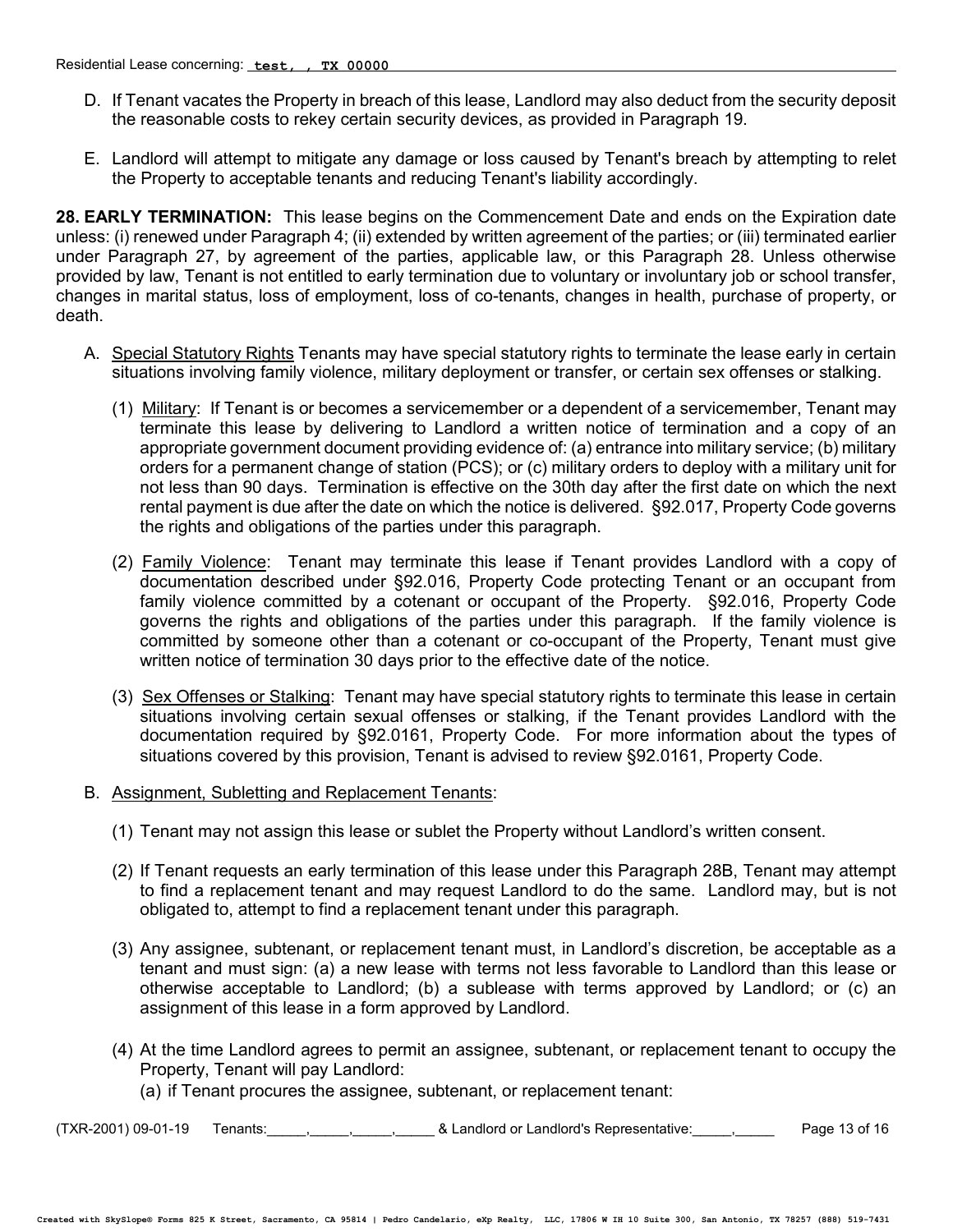- $\Box$  (i) \$
- **☑** (ii) <u>100</u> % of one's month rent that the assignee, subtenant, or replacement tenant is to pay.
- (b) if Landlord procures the assignee, subtenant, or replacement tenant:
- $\Box$  (i) \$
- **2** (ii) <u>100</u> % of one's month rent that the assignee, subtenant, or replacement tenant is to pay.
- (5) Unless expressly stated otherwise in an assignment or sublease, Tenant will not be released from Tenant's obligations under this lease because of an assignment or sublease. An assignment of this lease or a sublease of this lease without Landlord's written consent is voidable by Landlord.
- **29. ATTORNEY'S FEES**: Any person who is a prevailing party in any legal proceeding brought under or related to the transaction described in this lease is entitled to recover prejudgment interest, attorney's fees, costs of service, and all other costs of the legal proceeding from the non-prevailing party.
- **30. REPRESENTATIONS**: Tenant's statements in this lease and any application for rental are material representations. Each party to this lease represents that he or she is of legal age to enter into a contract. If Tenant makes a misrepresentation in this lease or in an application for rental, Tenant is in default.
- **31. ADDENDA**: Incorporated into this lease are the following addenda, exhibits and other information. If Landlord's Rules and Regulations are made part of this lease, Tenant agrees to comply with the Rules and Regulations as Landlord may, at Landlord's discretion, amend from time to time.
	- $\Box$  Addendum Regarding Lead-Based Paint  $\Box$  Agreement Between Brokers
	- □ Inventory & Condition Form
	- **Q** Landlord's Additional Parking Rules **Q** Owners' Association Rules<br> **Q** Pool/Spa Maintenance Add
	-
	- □ Protecting Your Home from Mold □ Residential Lease Application
	-
	- $\begin{array}{ll}\n\Box & \text{Residential Least Quarterly} \\
	\hline\n\end{array}$ <sup>3</sup> **RE Solutions XV Resident Handbook**
	- <sup>3</sup> **Information About Brokerage Service**
- 
- $\Box$  Landlord's Rules & Regulations
	-
- **Q** Pool/Spa Maintenance Addendum

- 
- **2** Bed Bug Addendum
- **32. NOTICES:** All notices under this lease must be in writing and are effective when hand-delivered, sent by mail, or sent by electronic transmission to *(Do not insert an e-mail address or a fax number unless the party consents to receive notices under this lease at the e-mail address or fax number specified.)*:

| Landlord c/o:                         |  |
|---------------------------------------|--|
| RE Solutions XV LLC                   |  |
| 10730 Potranco Rd Suite 122-484       |  |
| San Antonio TX 78251                  |  |
| E-mail: vourfriends@resolutionsxv.com |  |
| Fax:                                  |  |
|                                       |  |

#### **33. AGREEMENT OF PARTIES:**

- A. Entire Agreement: There are no oral agreements between Landlord and Tenant. This lease contains the entire agreement between Landlord and Tenant and may not be changed except by written agreement.
- B. Binding Effect: This lease is binding upon and inures to the benefit of the parties to this lease and their respective heirs, executors, administrators, successors, and permitted assigns.

(TXR-2001) 09-01-19 Tenants:\_\_\_\_\_,\_\_\_\_\_,\_\_\_\_\_,\_\_\_\_\_ & Landlord or Landlord's Representative:\_\_\_\_\_,\_\_\_\_\_ Page 14 of 16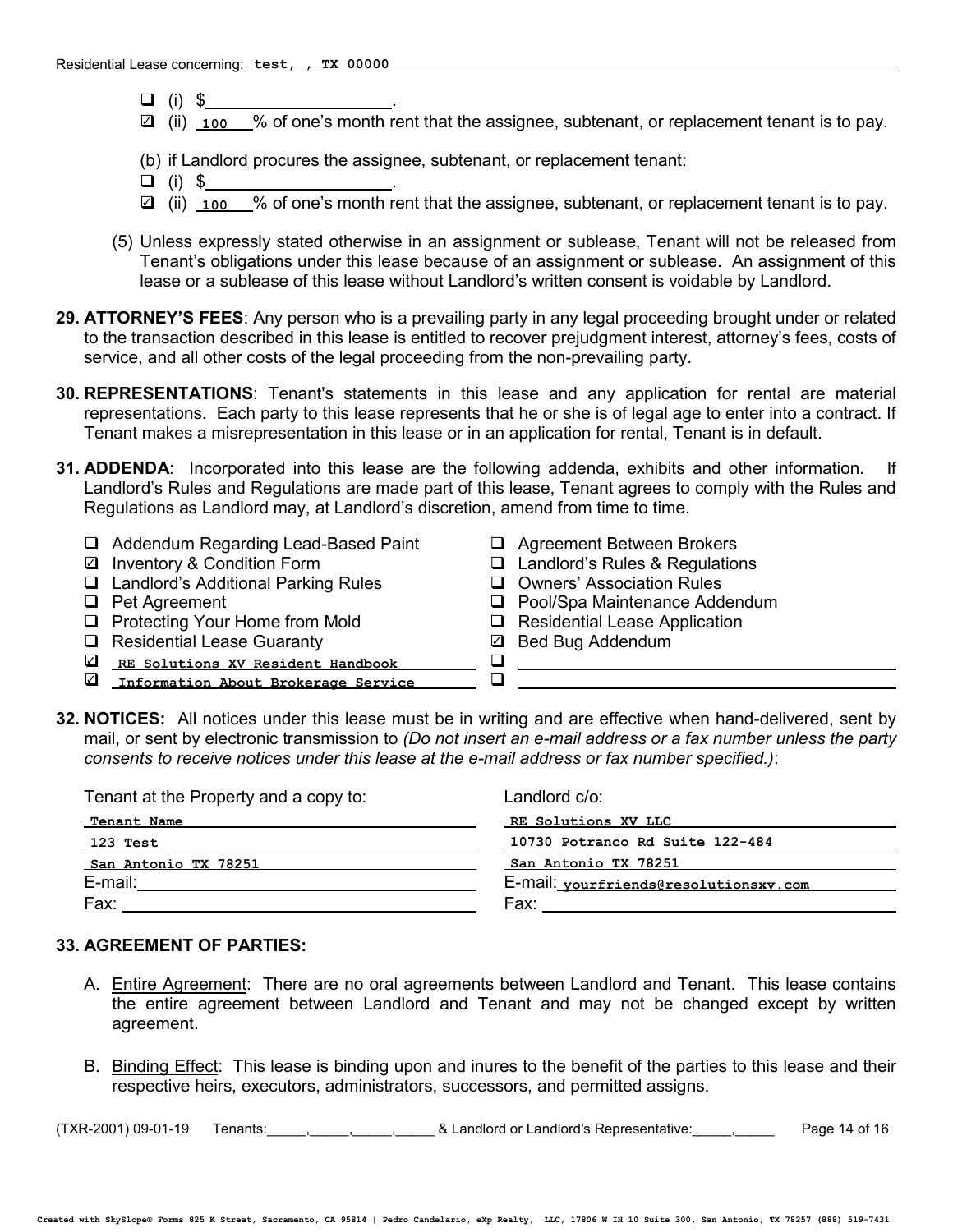- C. Joint and Several: All Tenants are jointly and severally liable for all provisions of this lease. Any act or notice to, refund to, or signature of, any one or more of the Tenants regarding any term of this lease, its extension, its renewal, or its termination is binding on all Tenants executing this lease.
- D. Waiver: Landlord's past delay, waiver, or non-enforcement of a rental due date or any other right will not be deemed to be a waiver of any other breach by Tenant or any other right in this lease.
- E. Severable Clauses: Should a court find any clause in this lease unenforceable, the remainder of this lease will not be affected and all other provisions in this lease will remain enforceable.
- F. Controlling Law: The laws of the State of Texas govern the interpretation, validity, performance, and enforcement of this lease.
- G. Copyright: If an active REALTOR® member of Texas REALTORS® does not negotiate this lease as a party or for one of the parties, with or without assistance by an active member of the State Bar of Texas, this lease is voidable at will by Tenant.

#### **34. INFORMATION:**

- A. Future inquiries about this lease, rental payments, and security deposits should be directed to the person listed for receipt of notices for Landlord under Paragraph 32.
- B. It is Tenant's responsibility to determine, before signing this lease, if: (i) all services (e.g., utilities, connections, schools, and transportation) are accessible to or from the Property; (ii) such services are sufficient for Tenant's needs and wishes; and (iii) Tenant is satisfied with the Property's condition.
- C. The brokers to this lease have no knowledge of whether Landlord is delinquent in the payment of any lien against the Property.
- D. Unpaid rent and any unpaid amount under this lease are reportable to credit reporting agencies.
- E. Landlord is not obligated to respond to any requests for Tenant's rental and payment history from a mortgage company or other prospective landlord until Tenant has given notice of termination of this lease and Tenant is not in breach of this lease. (*Notice: Landlord or Landlord's agent may charge a reasonable fee for processing such information.)*
- F. If all occupants over 18 years of age die during this lease, Landlord may: (i) permit the person named below to access the Property at reasonable times in Landlord's or Landlord's agent's presence; (ii) permit the named person to remove Tenant's personal property; and (iii) refund the security deposit, less deductions, to the named person. Section 92.014, Property Code governs procedures to follow regarding a deceased tenant's personal property and security deposit.

| Name:    | Phone: |
|----------|--------|
| Address: |        |
| E-mail:  |        |

G. The Texas Department of Public Safety maintains a database that the public may search, at no cost, to determine if registered sex offenders are located in certain areas (see https://publicsite.dps.texas.gov/ SexOffenderRegistry under on-line services). For information concerning past criminal activity in certain areas, contact the local police department.

 $(TXR-2001)$  09-01-19 Tenants:  $\frac{1}{2}$ ,  $\frac{1}{2}$ ,  $\frac{1}{2}$  & Landlord or Landlord's Representative:  $\frac{1}{2}$  Page 15 of 16